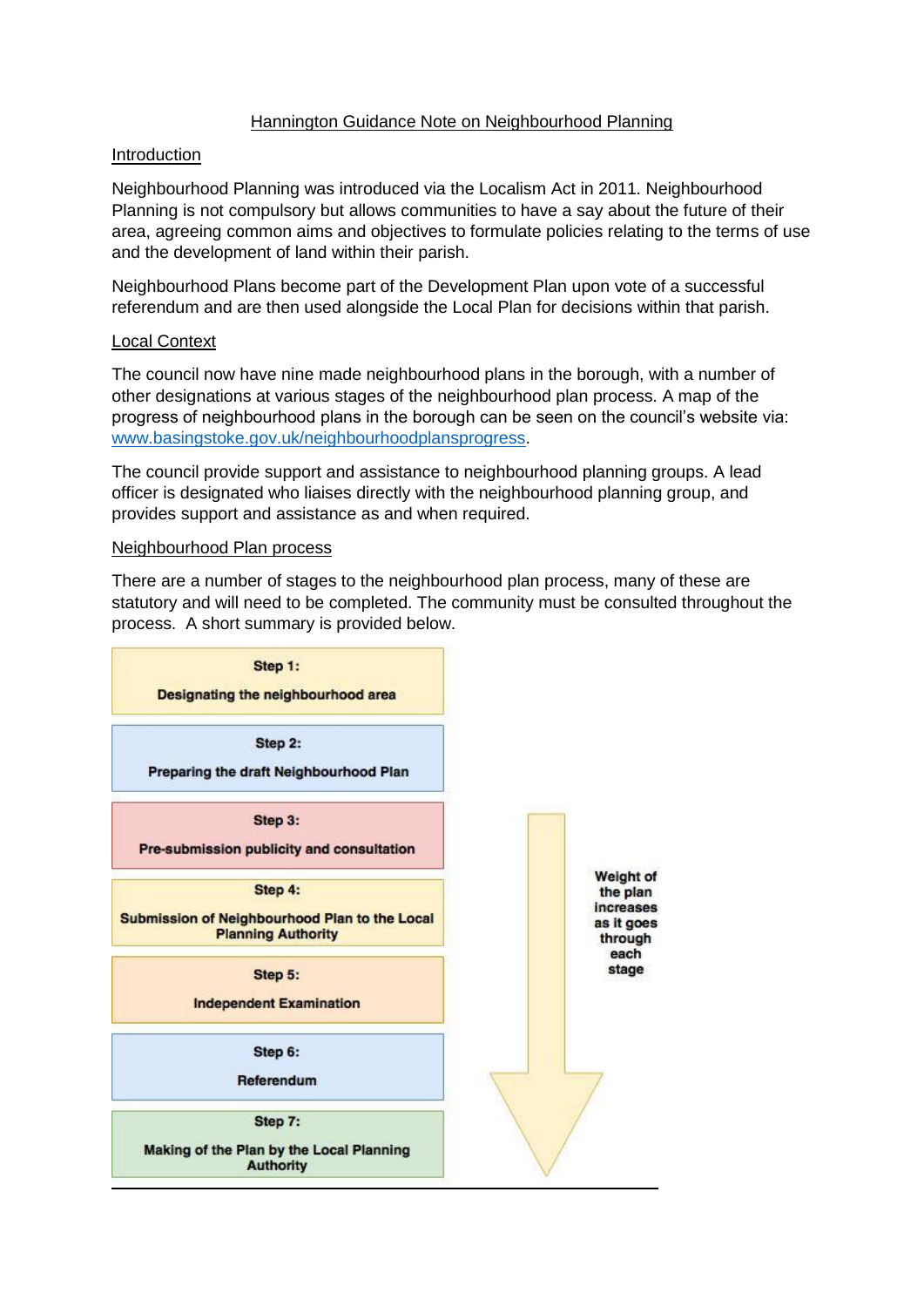# Pros

- Neighbourhood plans can provide locally distinctive policies, if there are any local issues these may be able to be addressed via policies in the neighbourhood plan. Many plans have included housing mix policies which seek smaller dwellings for downsizers and families. This in turn could improve aspects of community cohesion and bring in a younger population to the village.
- Neighbourhood Plans can provide a clear vision for a parish, there is the opportunity to have a strong vision for the future which is endorsed via the community at referendum.
- A significant amount of funding is available for neighbourhood planning groups, every neighbourhood planning group is eligible for £9,000 worth of funding which if eligible could increase if plans seek to allocate development within their plan.
- Those parishes with a neighbourhood plan in place can receive 25% of Community Infrastructure Levy (CIL) arising from development in their area, those that don't receive 15% of CIL revenue.
- Government continue to provide support for neighbourhood planning groups, the National Planning Policy Framework (NPPF) was updated in 2018 to provide more protection to those parishes where neighbourhood plans have allocated development sites (see paragraph 14 of the NPPF).
- The process is very established in the borough and officers are more than happy to assist neighbourhood planning groups.

# Cons

- The process takes a number of years to complete due to the statutory stages. As it is volunteer led it may be difficult to find a number of residents who would commit to the whole process and it is very dependent on volunteers and their time.
- The plan needs to be examined against the basic conditions and therefore needs to undergo independent examination, this is a light touch examination but if the NP is not in compliance with the basic conditions it may not make it through examination. The same principle applies at the referendum stage as the NP needs to be endorsed by the community. Without sufficient support from the community it may need to be revised.

## General comments

- The Town or Parish Council are the qualifying body and responsibility of the neighbourhood plan is held with them. They appoint the steering group who lead on the neighbourhood plan, this consists of local people.
- Neighbourhood Plans need to meet 5 basic conditions, and the NP will be tested by an Independent Examiner to ensure the Neighbourhood Plan meets the basic conditions. These can be found via
- Any neighbourhood plan needs to be in conformity in the Local Plan (which the council is currently updating) and national planning framework and guidance.
- Need to be aware of neighbourhood plans can and cannot do. Government is progrowth and neighbourhood plans cannot be used as a tool to restrict development.
- Policies need to be robust and justified, this means that they need to be realistic and democratic, as well as being backed up by a sufficient evidence base.